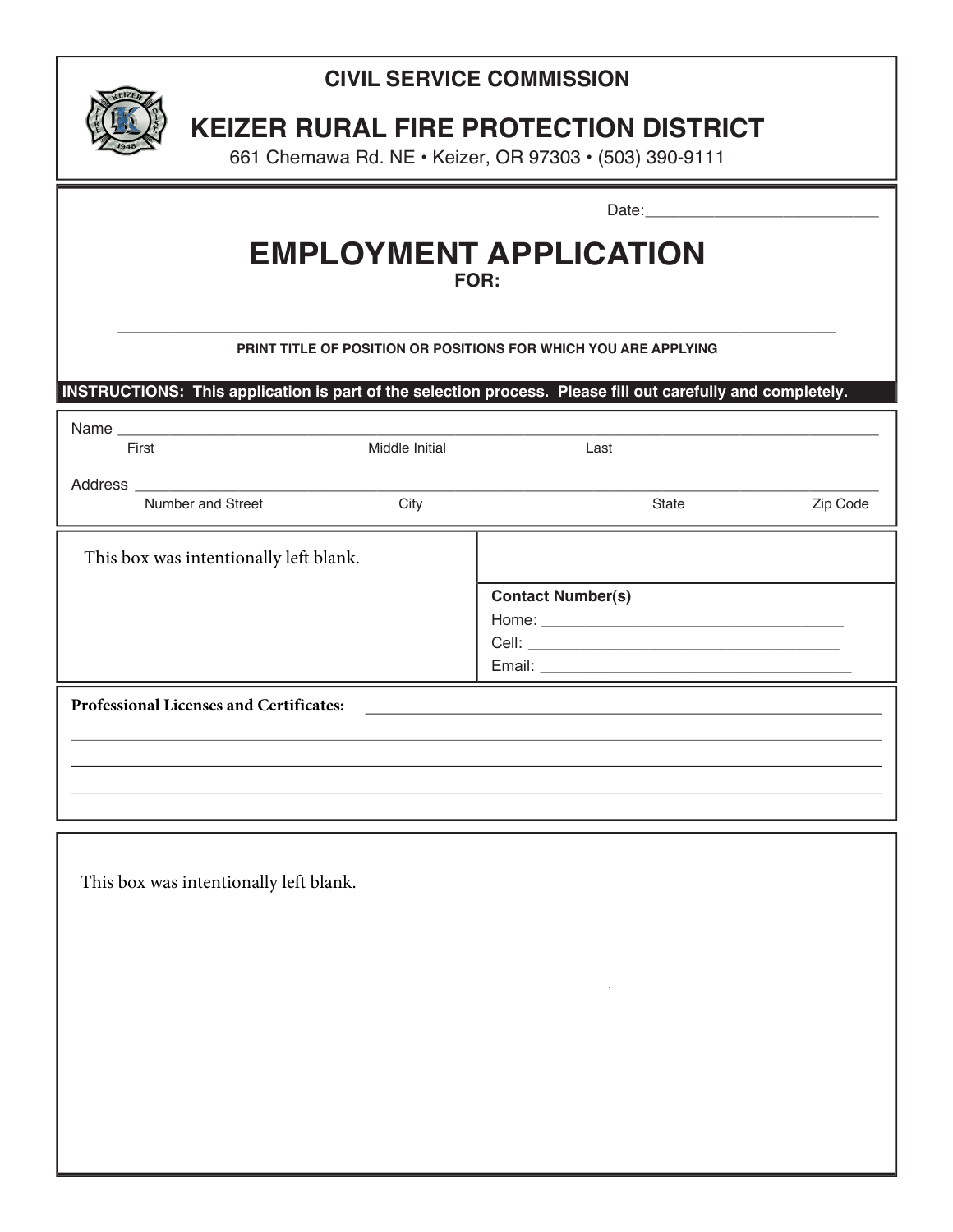| <b>EDUCATION AND FORMAL TRAINING</b>                                                                                                                                                                                           |  |  |
|--------------------------------------------------------------------------------------------------------------------------------------------------------------------------------------------------------------------------------|--|--|
|                                                                                                                                                                                                                                |  |  |
| No - list highest grade and date completed<br>П.                                                                                                                                                                               |  |  |
| Yes - list school and date completed example to the state of the state of the state of the state of the state of the state of the state of the state of the state of the state of the state of the state of the state of the s |  |  |
| No                                                                                                                                                                                                                             |  |  |
|                                                                                                                                                                                                                                |  |  |

| Hours<br>Fields of Study or<br>completed<br><b>Titles of Special Courses</b><br>Sem/Qtr |              | Certificates<br>or degrees<br>granted |
|-----------------------------------------------------------------------------------------|--------------|---------------------------------------|
|                                                                                         |              |                                       |
|                                                                                         |              |                                       |
|                                                                                         |              |                                       |
| Subjects                                                                                | Length<br>0f | Completed                             |
|                                                                                         | Course       |                                       |
|                                                                                         |              |                                       |
|                                                                                         |              |                                       |
|                                                                                         |              |                                       |

#### **EMPLOYMENT HISTORY**

**•** List below your work experience, paid or unpaid, beginning with your present or most recent job.

• Describe each job separately, emphasizing your specific tasks and supervisory, technical or other responsibilities. Give special attention to experience relating to the job for which you are applying. Explain significant breaks in work experience. You must complete this section of the application form.

|             | Employer                                              | Address                         |                                       |
|-------------|-------------------------------------------------------|---------------------------------|---------------------------------------|
|             |                                                       |                                 |                                       |
| POSITION    | Your Title                                            | Supervisor's Name and Telephone | Year<br>Month                         |
|             |                                                       |                                 |                                       |
|             | Duties (be specific)                                  |                                 | Year<br>Month                         |
|             |                                                       |                                 | Total                                 |
|             |                                                       |                                 |                                       |
| <b>LAST</b> |                                                       |                                 | $Time$ $\frac{1}{10}$<br>Years Months |
|             |                                                       |                                 | Hrs./Week _________________________   |
| <b>SP</b>   |                                                       |                                 | If varied, indicate average           |
| PRESENT     |                                                       |                                 | $\Box$ Paid<br><b>Q</b> Unpaid        |
|             |                                                       |                                 |                                       |
|             |                                                       |                                 |                                       |
|             |                                                       |                                 |                                       |
|             | May we contact this employer? $\Box$ Yes $\Box$ No    | Reason for leaving              |                                       |
|             |                                                       |                                 |                                       |
|             | Employer                                              | Address                         |                                       |
|             |                                                       |                                 |                                       |
|             |                                                       |                                 |                                       |
|             | Your Title                                            | Supervisor's Name and Telephone | Year<br><b>Month</b>                  |
|             |                                                       |                                 |                                       |
|             | Duties (be specific)                                  |                                 | Year<br>Month                         |
|             |                                                       |                                 |                                       |
|             |                                                       |                                 | Total                                 |
|             |                                                       |                                 |                                       |
|             |                                                       |                                 | Months<br>Years                       |
|             |                                                       |                                 |                                       |
|             |                                                       |                                 | If varied, indicate average           |
|             |                                                       |                                 | $\Box$ Paid<br><b>Q</b> Unpaid        |
|             |                                                       |                                 |                                       |
|             |                                                       |                                 |                                       |
|             |                                                       |                                 |                                       |
|             | $\Box$ Yes $\Box$ No<br>May we contact this employer? | Reason for leaving              |                                       |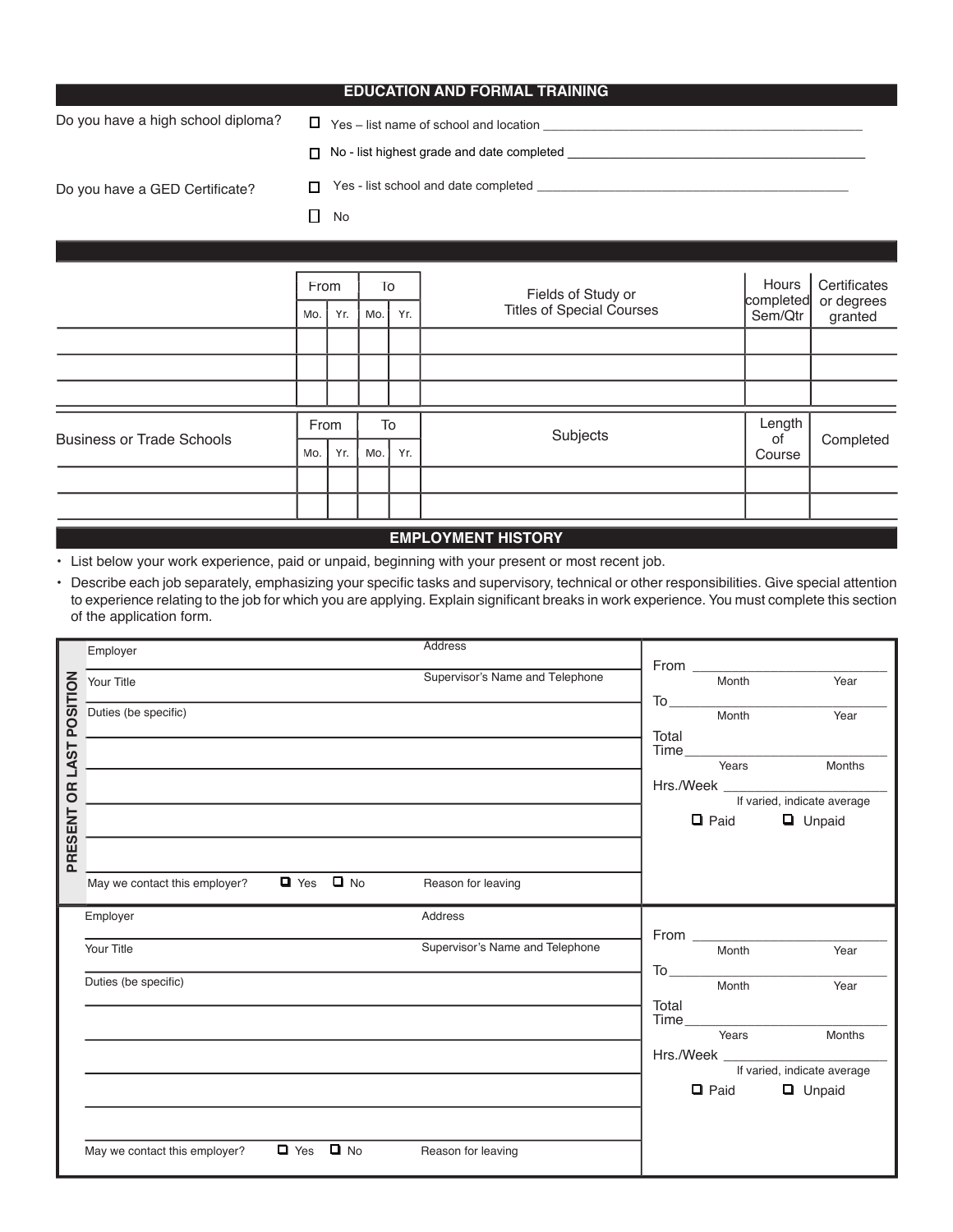| Employer                      |                      | Address                         | From $\qquad$                                                                        |
|-------------------------------|----------------------|---------------------------------|--------------------------------------------------------------------------------------|
| Your Title                    |                      | Supervisor's Name and Telephone | Month<br>Year                                                                        |
| Duties (be specific)          |                      |                                 | Month<br>Year                                                                        |
|                               |                      |                                 | Total<br>Time Years<br>Months                                                        |
|                               |                      |                                 |                                                                                      |
|                               |                      |                                 | $\Box$ Paid<br><b>Q</b> Unpaid                                                       |
|                               |                      |                                 |                                                                                      |
| May we contact this employer? | $\Box$ Yes $\Box$ No | Reason for Leaving              |                                                                                      |
| Employer                      |                      | Address                         |                                                                                      |
| Your Title                    |                      | Supervisor's Name and Telephone | Month<br>Year                                                                        |
| Duties (be specific)          |                      |                                 | $\begin{array}{c}\n\hline\n\text{To} & \text{Month}\n\\ \hline\n\end{array}$<br>Year |
|                               |                      |                                 | Total<br>Time                                                                        |
|                               |                      |                                 | Years<br>Months                                                                      |
|                               |                      |                                 | If varied, indicate average<br>$\Box$ Paid<br><b>Q</b> Unpaid                        |
|                               |                      |                                 |                                                                                      |
| May we contact this employer? | $\Box$ Yes $\Box$ No | Reason for Leaving              |                                                                                      |
| Employer                      |                      | Address                         |                                                                                      |
|                               |                      | Supervisor's Name and Telephone | From ____<br><b>Month</b><br>Year                                                    |
| Your Title                    |                      |                                 |                                                                                      |
| Duties (be specific)          |                      |                                 | Month<br>Year<br>Total                                                               |
|                               |                      |                                 | Time<br>Years<br>Months                                                              |
|                               |                      |                                 | Hrs./Week<br>If varied, indicate average                                             |
|                               |                      |                                 | <b>Q</b> Paid<br><b>Q</b> Unpaid                                                     |
|                               |                      |                                 |                                                                                      |
| May we contact this employer? | $\Box$ Yes $\Box$ No | Reason for Leaving              |                                                                                      |
| Employer                      |                      | Address                         |                                                                                      |
| Your Title                    |                      | Supervisor's Name and Telephone | From ____<br>Month<br>Year                                                           |
| Duties (be specific)          |                      |                                 | Month<br>Year                                                                        |
|                               |                      |                                 | Total                                                                                |
|                               |                      |                                 | Years<br>Months                                                                      |
|                               |                      |                                 | If varied, indicate average<br><b>Q</b> Paid<br><b>Q</b> Unpaid                      |
|                               |                      |                                 |                                                                                      |
| May we contact this employer? | $\Box$ Yes $\Box$ No | Reason for Leaving              |                                                                                      |